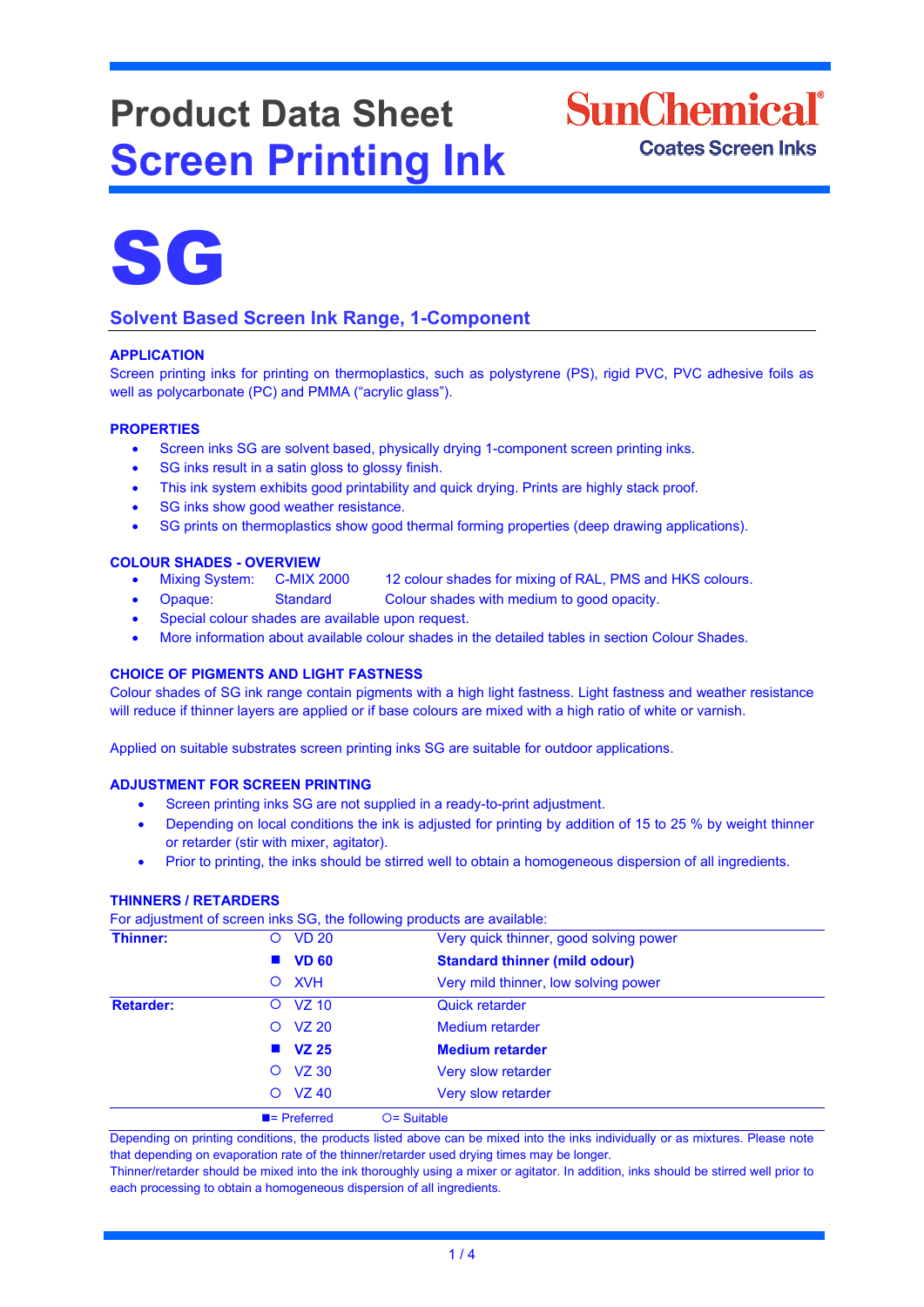Coates Screen Inks Product data sheet screen ink SG

### **ADDITIONAL AUXILIARY AGENTS**

| <b>Application</b>        | <b>Product</b>            | <b>Addition in % by weight Additional Information</b> |                                 |  |
|---------------------------|---------------------------|-------------------------------------------------------|---------------------------------|--|
| <b>Retarder paste</b>     | VP/K                      | Max. 10%                                              | Possibly slightly reduced gloss |  |
|                           | LAB-N 111420/VP Max. 10%  |                                                       | Gloss slightly reduced          |  |
| <b>Viscosity increase</b> | Thickening powder Max. 3% |                                                       | Stir with mixer                 |  |
| <b>Matting</b>            | <b>Matting powder</b>     | Max. 5%                                               | Stir with mixer                 |  |
| Flow agent                | VM 2                      | $0.3 - 0.5\%$                                         | Do not overdose!                |  |
| Anti floating agent       | LAB-N 561248              | $1 - 1.5%$                                            | Stir with mixer                 |  |

### **OVERPRINTING**

Generally, it is not necessary to overprint SG inks with varnish. Basically, overprinting is possible with the following products:

- SG/E50: 1-component, Standard varnish of C-MIX colour range
- SG 70/15: 1-component, Increase of alcohol and petrol resistance
- Note: Pre-tests to determine suitability are essential!

#### **BRONZE COLOURS, MIXING OF BRONZE INKS**

Bronze colours are available upon request.

Printers can mix bronzes themselves using bronze pastes B 75, B 76, B 77 and B 79 as well as bronze powder B 78-POWDER. For examples of colour shades please refer to our Bronze Colour Card.

These "B" bronze pastes and "B" bronze powder are mixed with bronze binder SG/B or varnish SG/E50 prior to processing.

Mixing ratios in parts by weight:

| Gold bronze paste/powder | to: | $SG/B$ or $SG/E50 = 1:3-4$ |  |
|--------------------------|-----|----------------------------|--|
| Silver bronze paste      | tΩ  | $SG/B$ or $SG/E50 = 1:5-6$ |  |

Bronzes B 75 to B 79 are prone to oxidation (exception B 78-POWDER). Therefore, they should be overprinted, e.g. with SG/E50. B-bronzes are not recommended for long-term outdoor applications.

B 78-POWDER does not tend to oxidation. The pale copper shade will not darken with time. Colour of inks mixed with B 78-POWDER is similar to colour 78/AB as shown on our "bronze colour card".

Note: When overprinting bronze colours with varnish or other colour shades, it is essential to carry out pre-tests to check intermediate adhesion of the ink layers (fingernail test, tape test). Possibly mixing ratio needs to be changed to a higher varnish ratio (between 10 – 30%).

#### **DRYING**

SG screen printing inks dry physically, i.e. by evaporation of solvents.

Drying times below are only approximate as drying times depend on various factors.

- Type and amount of thinners/retarders used.
- Thickness of printed ink layer; number of overprinted ink layers.
- Rack drying or tunnel dryer.
- Temperature, air supply, speed of air stream.
- Type of substrate/material printed.

Depending on local conditions, drying time in a drying frame (rack) is approx. 3 - 5 minutes at room temperature (20°C). Drying time using an efficient tunnel dryer (e.g. 2 hot air and 1 cold air section) is about 20 - 45 seconds at a temperature of 50°C.

Note: Addition of retarders may result in much longer drying times!

#### **SCREEN FABRIC / STENCILS**

SG inks have been formulated for printing with fabrics ranging from 77 to 140 threads/cm. Suitability for printing with coarser or finer fabrics should be determined by corresponding pre-trials.

All copy emulsions and capillary films suitable for solvent based screen inks can be used, such as our program of SunCoat or Murakami products.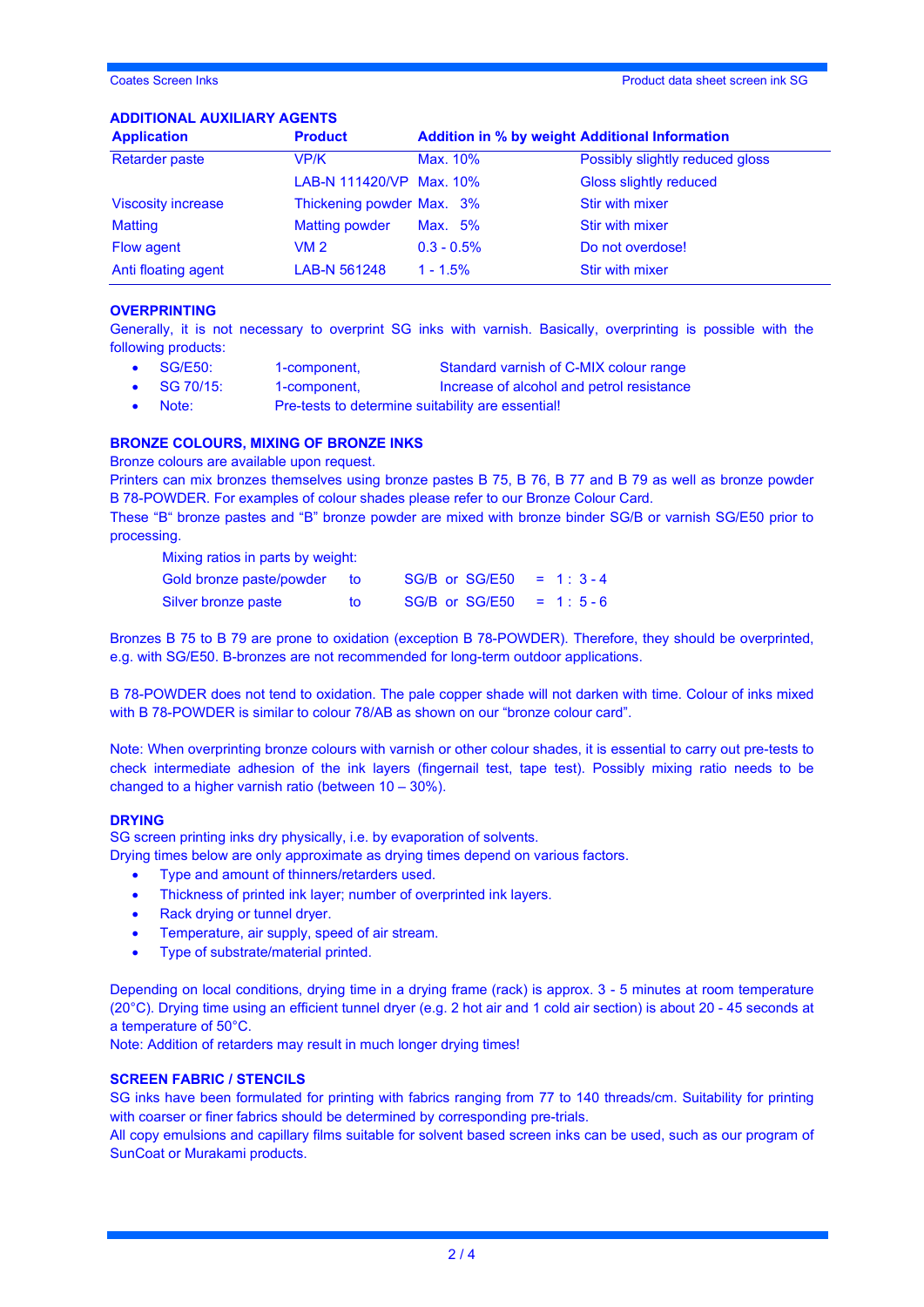### **CLEANING**

Stencils and tools can be cleaned with our universal cleaning agents URS or URS 3.

#### **PACK SIZE**

Screen printing inks SG are delivered in 1 litre containers. Other pack sizes are available upon request.

#### **SHELF LIFE**

In closed original containers, SG inks generally have a shelf life of 5 years from date of production. For exact date of expiry, please refer to the label.

# **SAFETY DATA SHEETS**

Read safety data sheet prior to processing Safety data sheets comply with Regulation (EC) No. 1907/2006 (REACH), Appendix II.

### **CLASSIFICATION AND LABELLING**

Hazard classification and labelling comply with Regulation (EC) No. 1272/2008 (CLP/GHS).

#### **CONFORMITY**

Coates Screen Inks GmbH does not use any of the substances or mixtures for the production of printing inks, which are banned according to the EUPIA (European Association of the Printing Inks Industry) exclusion policy. Further compliance confirmations are available upon request.

# **ADDITIONAL INFORMATION ABOUT OUR PRODUCTS**

| Product data sheets: | <b>Auxiliary Agents for Screen Printing HM</b>                                                 |
|----------------------|------------------------------------------------------------------------------------------------|
| <b>Brochures:</b>    | <b>Solvent Based Screen Printing Inks</b>                                                      |
| Internet:            | Various technical articles are available for download on www.coates.de.<br>section "SN-Online" |

**FOR COLOUR RANGES, PLEASE REFER TO NEXT PAGE.**